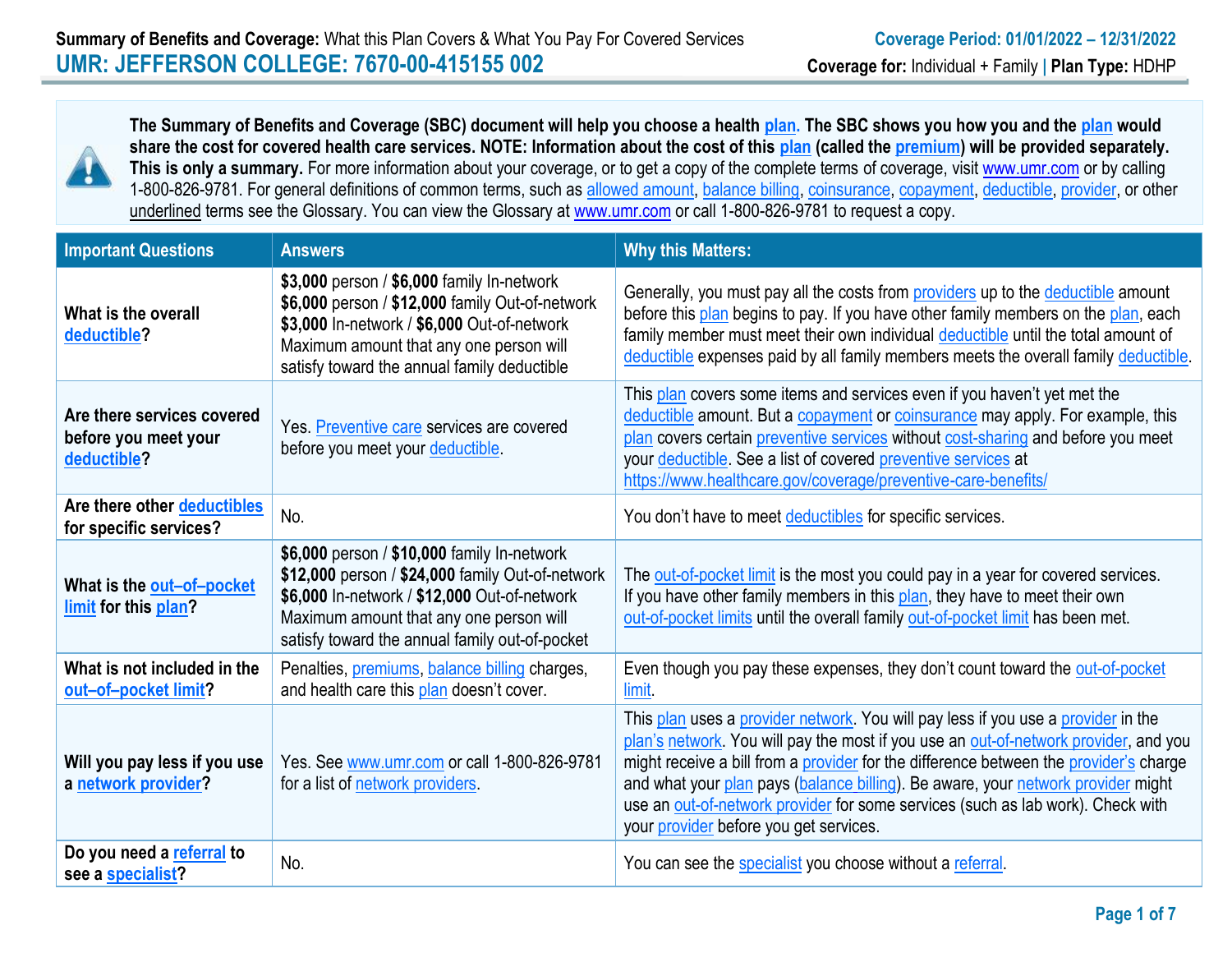

I

All copayment and coinsurance costs shown in this chart are after your deductible has been met, if a deductible applies.

| <b>Common</b>                                                   |                                                     |                                          | <b>What You Will Pay</b>                         | Limitations, Exceptions, & Other Important<br><b>Information</b>                                                                                                     |  |
|-----------------------------------------------------------------|-----------------------------------------------------|------------------------------------------|--------------------------------------------------|----------------------------------------------------------------------------------------------------------------------------------------------------------------------|--|
| <b>Medical Event</b>                                            | <b>Services You May Need</b>                        | In-network<br>(You will pay the least)   | <b>Out-of-network</b><br>(You will pay the most) |                                                                                                                                                                      |  |
| If you visit a<br>health care<br>provider's<br>office or clinic | Primary care visit to treat an<br>injury or illness | \$20 Copay per visit;<br>10% Coinsurance | 40% Coinsurance                                  | None                                                                                                                                                                 |  |
|                                                                 | <b>Specialist</b> visit                             | \$60 Copay per visit;<br>10% Coinsurance | 40% Coinsurance                                  | None                                                                                                                                                                 |  |
|                                                                 | Preventive care/screening/<br>immunization          | No charge;<br>Deductible Waived          | 40% Coinsurance                                  | You may have to pay for services that aren't<br>preventive. Ask your provider if the services you<br>need are preventive. Then check what your plan<br>will pay for. |  |
| If you have a<br>test                                           | Diagnostic test<br>(x-ray, blood work)              | 10% Coinsurance                          | 40% Coinsurance                                  | None                                                                                                                                                                 |  |
|                                                                 | Imaging<br>(CT/PET scans, MRIs)                     | 10% Coinsurance                          | 40% Coinsurance                                  | None                                                                                                                                                                 |  |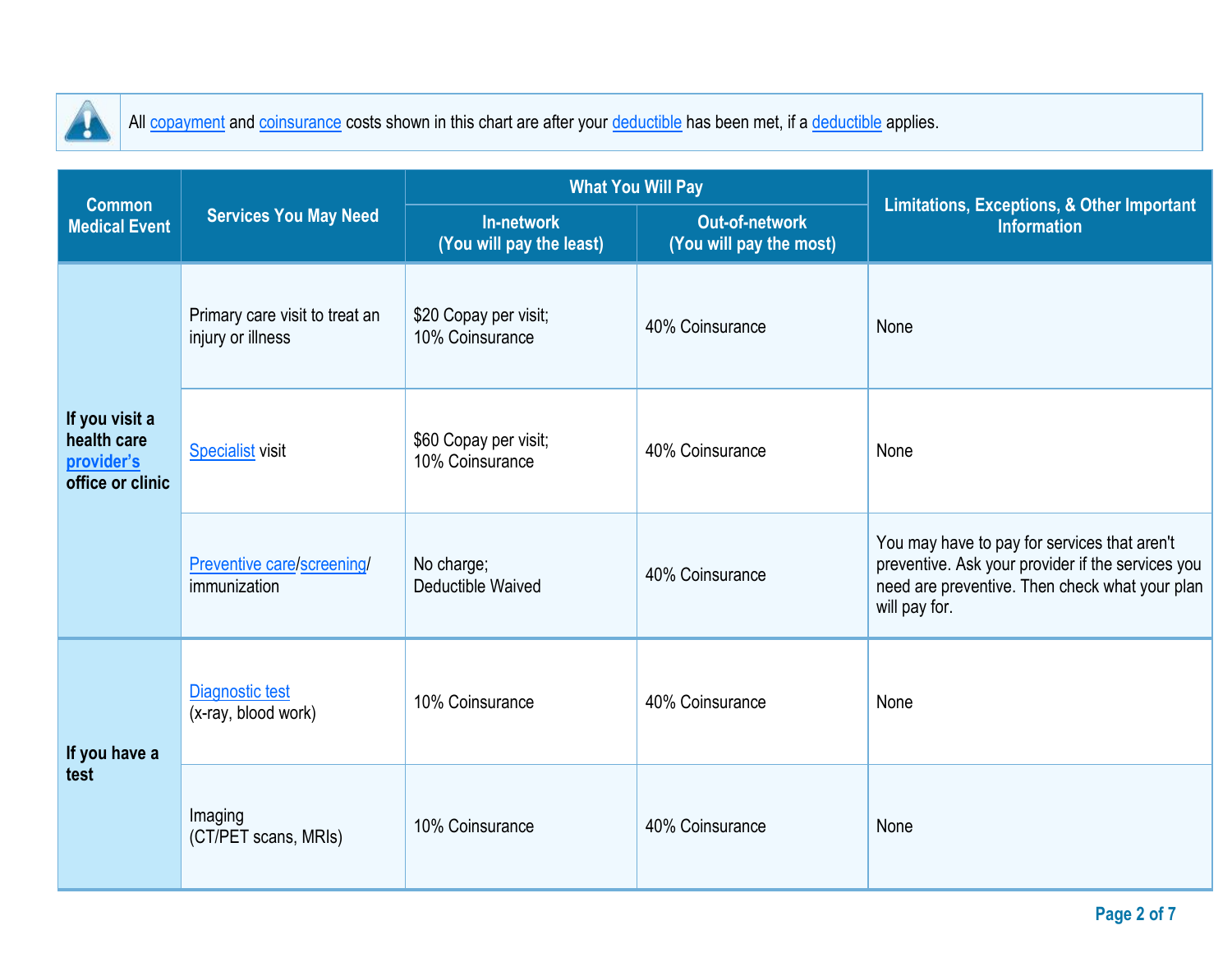| <b>Common</b>                                             |                                                                              | <b>What You Will Pay</b>                                                              |                                                                                                                          | <b>Limitations, Exceptions, &amp; Other Important</b><br><b>Information</b>                                                                                                                                                                                                                                                           |  |
|-----------------------------------------------------------|------------------------------------------------------------------------------|---------------------------------------------------------------------------------------|--------------------------------------------------------------------------------------------------------------------------|---------------------------------------------------------------------------------------------------------------------------------------------------------------------------------------------------------------------------------------------------------------------------------------------------------------------------------------|--|
| <b>Medical Event</b>                                      | <b>Services You May Need</b>                                                 | In-network<br>(You will pay the least)                                                | <b>Out-of-network</b><br>(You will pay the most)                                                                         |                                                                                                                                                                                                                                                                                                                                       |  |
| If you need<br>drugs to treat<br>your illness or          | Tier 1 (generic and some<br>brand-name)                                      | \$12 Copay per prescription<br>(retail); \$24 Copay per<br>prescription (mail order)  | If you use a Non-Network                                                                                                 | Deductible and Out-of-pocket limit applies<br>Covers up to a 30-day supply (retail);<br>31-90 day supply (mail order);                                                                                                                                                                                                                |  |
| condition.<br>More<br>information                         | Tier 2 (preferred brand-name<br>and some generic)                            | \$30 Copay per prescription<br>(retail); \$60 Copay per<br>prescription (mail order)  | Pharmacy, you are responsible<br>for payment upfront. You may<br>be reimbursed based on the<br>lowest contracted amount. | Covers up to a 30-day supply (specialty)<br>You must pay the difference in cost between a<br>Generic drug and Brand-name drug when a<br>medical professional has not specified a<br>Brand-name drug or has not indicated that the<br>Brand-name drug is necessary, this difference<br>is not applied to preferred brand-name products |  |
| about<br>prescription<br>drug coverage<br>is available at | Tier 3 (nonpreferred brand-<br>name and nonpreferred<br>generic)             | \$75 Copay per prescription<br>(retail); \$150 Copay per<br>prescription (mail order) | minus any applicable<br>deductible or copayment<br>amount.                                                               |                                                                                                                                                                                                                                                                                                                                       |  |
| www.umr.com.                                              | Tier 4 (specialty drugs)                                                     | \$100 Copay per prescription                                                          |                                                                                                                          | in the high priced generic strategy, until the<br>Out-of-pocket is met                                                                                                                                                                                                                                                                |  |
| If you have                                               | Facility fee (e.g., ambulatory<br>surgery center)                            | 10% Coinsurance                                                                       | 40% Coinsurance                                                                                                          | None                                                                                                                                                                                                                                                                                                                                  |  |
| outpatient<br>surgery                                     | Physician/surgeon fees                                                       | 10% Coinsurance                                                                       | 40% Coinsurance                                                                                                          | None                                                                                                                                                                                                                                                                                                                                  |  |
|                                                           | \$300 Copay per visit<br>\$300 Copay per visit<br><b>Emergency room care</b> |                                                                                       |                                                                                                                          | In-network deductible applies to Out-of-network<br>benefits; Copay may be waived if admitted                                                                                                                                                                                                                                          |  |
| If you need<br>immediate<br>medical<br>attention          | <b>Emergency medical</b><br>transportation                                   | 10% Coinsurance                                                                       | 10% Coinsurance                                                                                                          | In-network deductible applies to Out-of-network<br>benefits; \$25,000 Maximum benefit per<br>occurrence air ambulance; Preauthorization is<br>required for Non-emergency services. If you<br>don't get preauthorization, benefits could be<br>reduced by \$500 of the total cost of the service.                                      |  |
|                                                           | <b>Urgent care</b>                                                           | \$125 Copay per visit                                                                 | \$125 Copay per visit                                                                                                    | In-network deductible applies to Out-of-network<br>benefits                                                                                                                                                                                                                                                                           |  |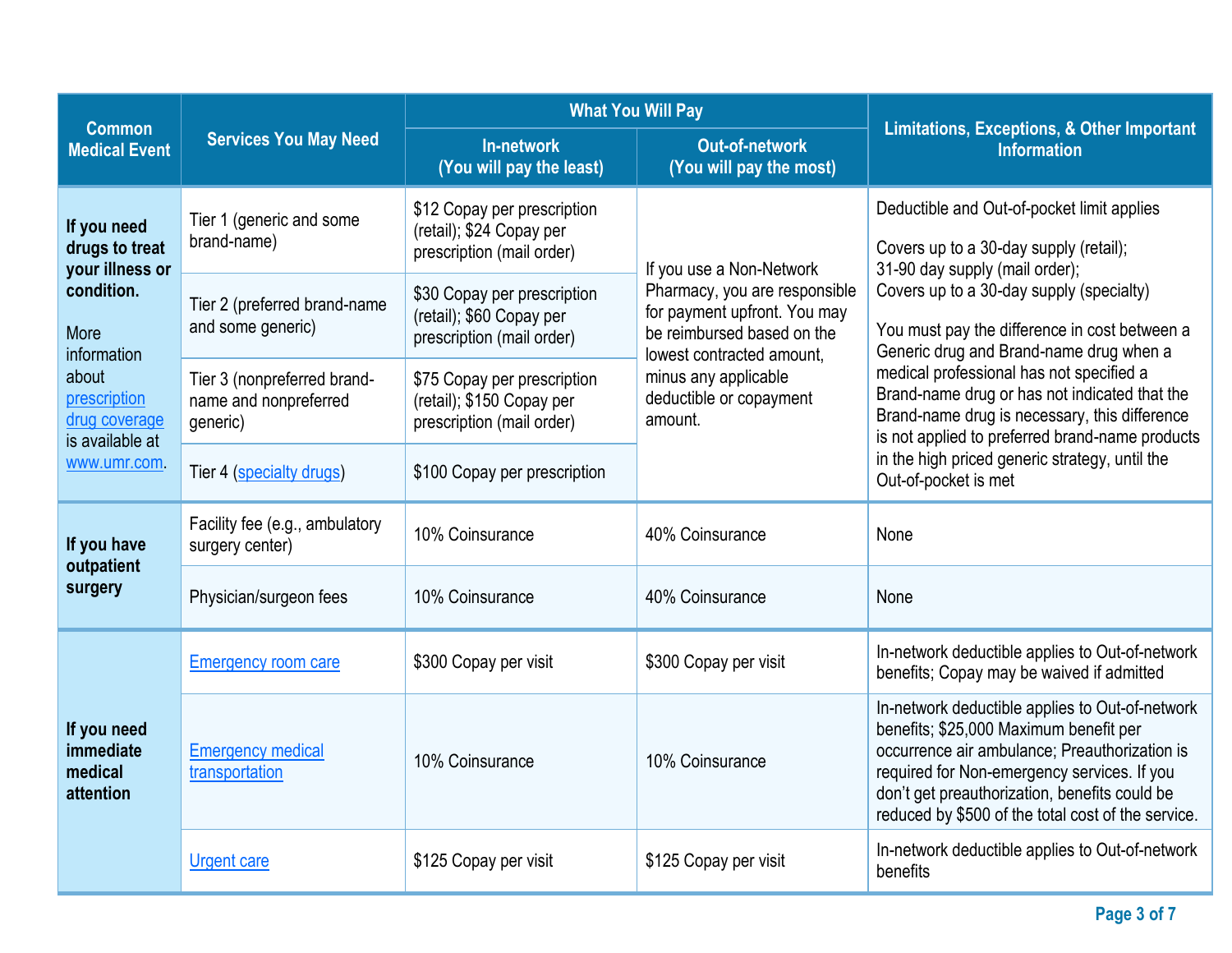|                                                                                             |                                              |                                                                                                         | <b>What You Will Pay</b>                         |                                                                                                                                                                                                                                                               |  |
|---------------------------------------------------------------------------------------------|----------------------------------------------|---------------------------------------------------------------------------------------------------------|--------------------------------------------------|---------------------------------------------------------------------------------------------------------------------------------------------------------------------------------------------------------------------------------------------------------------|--|
| <b>Common</b><br><b>Medical Event</b>                                                       | <b>Services You May Need</b>                 | In-network<br>(You will pay the least)                                                                  | <b>Out-of-network</b><br>(You will pay the most) | <b>Limitations, Exceptions, &amp; Other Important</b><br><b>Information</b>                                                                                                                                                                                   |  |
| If you have a                                                                               | Facility fee<br>(e.g., hospital room)        | 10% Coinsurance                                                                                         | 40% Coinsurance                                  | Preauthorization is required. If you don't get<br>preauthorization, benefits could be reduced by<br>\$500 of the total cost of the service.                                                                                                                   |  |
| hospital stay                                                                               | Physician/surgeon fee                        | 10% Coinsurance                                                                                         | 40% Coinsurance                                  |                                                                                                                                                                                                                                                               |  |
| If you have<br>mental health,<br>behavioral<br>health, or<br>substance<br>abuse<br>services | <b>Outpatient services</b>                   | \$20 Copay per visit;<br>10% Coinsurance Office visits;<br>10% Coinsurance other<br>outpatient services | 40% Coinsurance                                  | Preauthorization is required for Partial<br>hospitalization. If you don't get preauthorization,<br>benefits could be reduced by \$500 of the total<br>cost of the service.                                                                                    |  |
|                                                                                             | Inpatient services                           | 10% Coinsurance                                                                                         | 40% Coinsurance                                  | Preauthorization is required. If you don't get<br>preauthorization, benefits could be reduced by<br>\$500 of the total cost of the service.                                                                                                                   |  |
|                                                                                             | Office visits                                | No charge;<br>Deductible Waived                                                                         | 40% Coinsurance                                  | Cost sharing does not apply to certain<br>preventive services. Depending on the type of<br>services, deductible, copayment or coinsurance<br>may apply. Maternity care may include tests<br>and services described elsewhere in the SBC<br>(i.e. ultrasound). |  |
| If you are<br>pregnant                                                                      | Childbirth/delivery<br>professional services | 10% Coinsurance                                                                                         | 40% Coinsurance                                  |                                                                                                                                                                                                                                                               |  |
|                                                                                             | Childbirth/delivery facility<br>services     | 10% Coinsurance                                                                                         | 40% Coinsurance                                  |                                                                                                                                                                                                                                                               |  |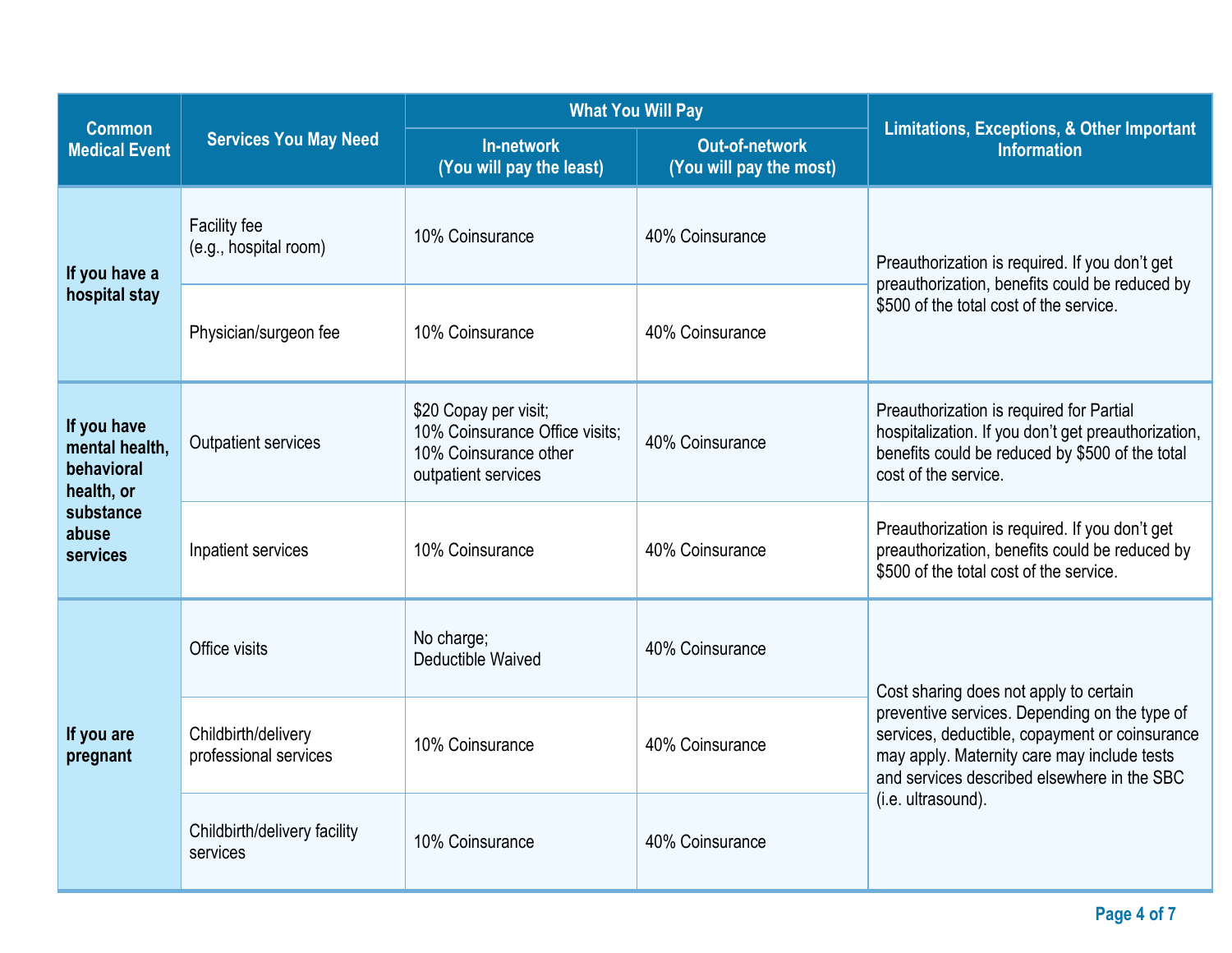|                                                        |                                | <b>What You Will Pay</b>                   |                                            |                                                                                                                                                                                                    |  |
|--------------------------------------------------------|--------------------------------|--------------------------------------------|--------------------------------------------|----------------------------------------------------------------------------------------------------------------------------------------------------------------------------------------------------|--|
| <b>Common</b><br><b>Medical Event</b>                  | <b>Services You May Need</b>   | In-network<br>(You will pay the least)     | Out-of-network<br>(You will pay the most)  | <b>Limitations, Exceptions, &amp; Other Important</b><br><b>Information</b>                                                                                                                        |  |
|                                                        | Home health care               | 10% Coinsurance                            | 40% Coinsurance                            | 60 Maximum visits per calendar year;<br>Preauthorization is required. If you don't get<br>preauthorization, benefits could be reduced by<br>\$500 of the total cost of the service.                |  |
|                                                        | <b>Rehabilitation services</b> | 10% Coinsurance                            | 40% Coinsurance                            | 60 Maximum visits per calendar year;<br>If your plan excludes Learning Disabilities,<br>habilitation services for learning disabilities are<br>not covered, please refer to your plan<br>document. |  |
| If you need<br>help                                    | <b>Habilitation services</b>   | 10% Coinsurance                            | 40% Coinsurance                            |                                                                                                                                                                                                    |  |
| recovering or<br>have other<br>special health<br>needs | Skilled nursing care           | 10% Coinsurance                            | 40% Coinsurance                            | 45 Maximum days per calendar year;<br>Preauthorization is required. If you don't get<br>preauthorization, benefits could be reduced by<br>\$500 of the total cost of the service.                  |  |
|                                                        | Durable medical equipment      | 10% Coinsurance                            | 40% Coinsurance                            | Preauthorization is required for DME in excess<br>of \$500 for rentals or \$1,500 for purchases. If<br>you don't get preauthorization, benefits could be<br>reduced by \$500 per occurrence.       |  |
|                                                        | Hospice service                | 10% Coinsurance                            | 40% Coinsurance                            | None                                                                                                                                                                                               |  |
|                                                        | Children's eye exam            | \$10 Copay per visit;<br>Deductible Waived | \$10 Copay per visit;<br>Deductible Waived | 1 Maximum exam per calendar year                                                                                                                                                                   |  |
| If your child<br>needs dental<br>or eye care           | Children's glasses             | No charge;<br>Deductible Waived            | No charge;<br>Deductible Waived            | \$400 Maximum pair every 2 calendar years                                                                                                                                                          |  |
|                                                        | Children's dental check-up     | Not covered                                | Not covered                                | None                                                                                                                                                                                               |  |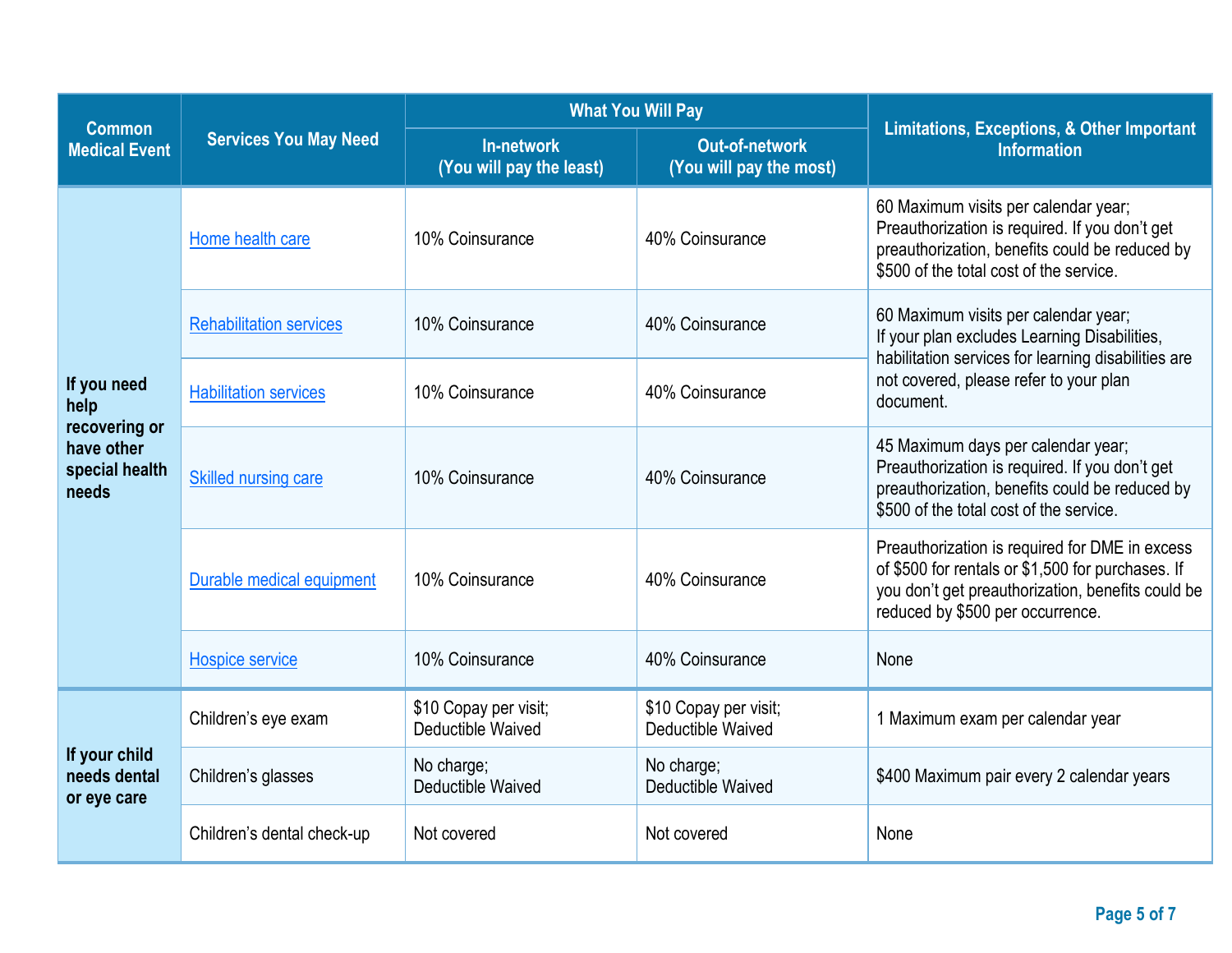## **Excluded Services & Other Covered Services:**

| Services Your Plan Does NOT Cover (Check your policy or plan document for more information and a list of any other excluded services.) |                                                    |                      |  |  |
|----------------------------------------------------------------------------------------------------------------------------------------|----------------------------------------------------|----------------------|--|--|
| Acupuncture                                                                                                                            | Infertility treatment                              | Private-duty nursing |  |  |
| <b>Bariatric surgery</b>                                                                                                               | Long-term care                                     | Routine foot care    |  |  |
| Cosmetic surgery                                                                                                                       | Non-emergency care when traveling outside the U.S. | Weight loss programs |  |  |
| Dental care (Adult)                                                                                                                    |                                                    |                      |  |  |
|                                                                                                                                        |                                                    |                      |  |  |
|                                                                                                                                        |                                                    |                      |  |  |

|                   | Other Covered Services (Limitations may apply to these services. This isn't a complete list. Please see your plan document.) |                          |
|-------------------|------------------------------------------------------------------------------------------------------------------------------|--------------------------|
| Chiropractic care | Hearing aids                                                                                                                 | Routine eye care (Adult) |

Your Rights to Continue Coverage: There are agencies that can help if you want to continue your coverage after it ends. The contact information for those agencies is U.S. Department of Health and Human Services, Center for Consumer Information and Insurance Oversight, at 1-877-267-2323 x61565 or [www.cciio.cms.gov.](http://www.cciio.cms.gov/) Other coverage options may be available to you too, including buying individual insurance coverage through the Health Insurance Marketplace. For more information about the Marketplace, visit [www.HealthCare.gov](http://www.healthcare.gov/) or call 1-800-318-2596.

Your Grievance and Appeals Rights: There are agencies that can help if you have a complaint against your plan for a denial of a claim. This complaint is called a grievance or appeal. For more information about your rights, look at the explanation of benefits you will receive for that medical claim. Your plan documents also provide complete information to submit a claim, appeal or a grievance for any reason to your plan. Additionally, a consumer assistance program may help you file your appeal. A list of states with Consumer Assistance Programs is available at [www.HealthCare.gov](http://www.healthcare.gov/) and http://cciio.cms.gov/programs/consumer/capgrants/index.html

## **Does this plan Provide Minimum Essential Coverage? Yes**

Minimum Essential Coverage generally includes plans, health insurance available through the Marketplace or other individual market policies, Medicare, Medicaid, CHIP, TRICARE, and certain other coverage. If you are eligible for certain types of Minimum Essential Coverage, you may not be eligible for the premium tax credit.

## **Does this plan Meet the Minimum Value Standard? Yes**

If your plan doesn't meet the Minimum Value Standards, you may be eligible for a premium tax credit to help you pay for a plan through the Marketplace.

*To see examples of how this plan might cover costs for a sample medical situation, see the next section.*